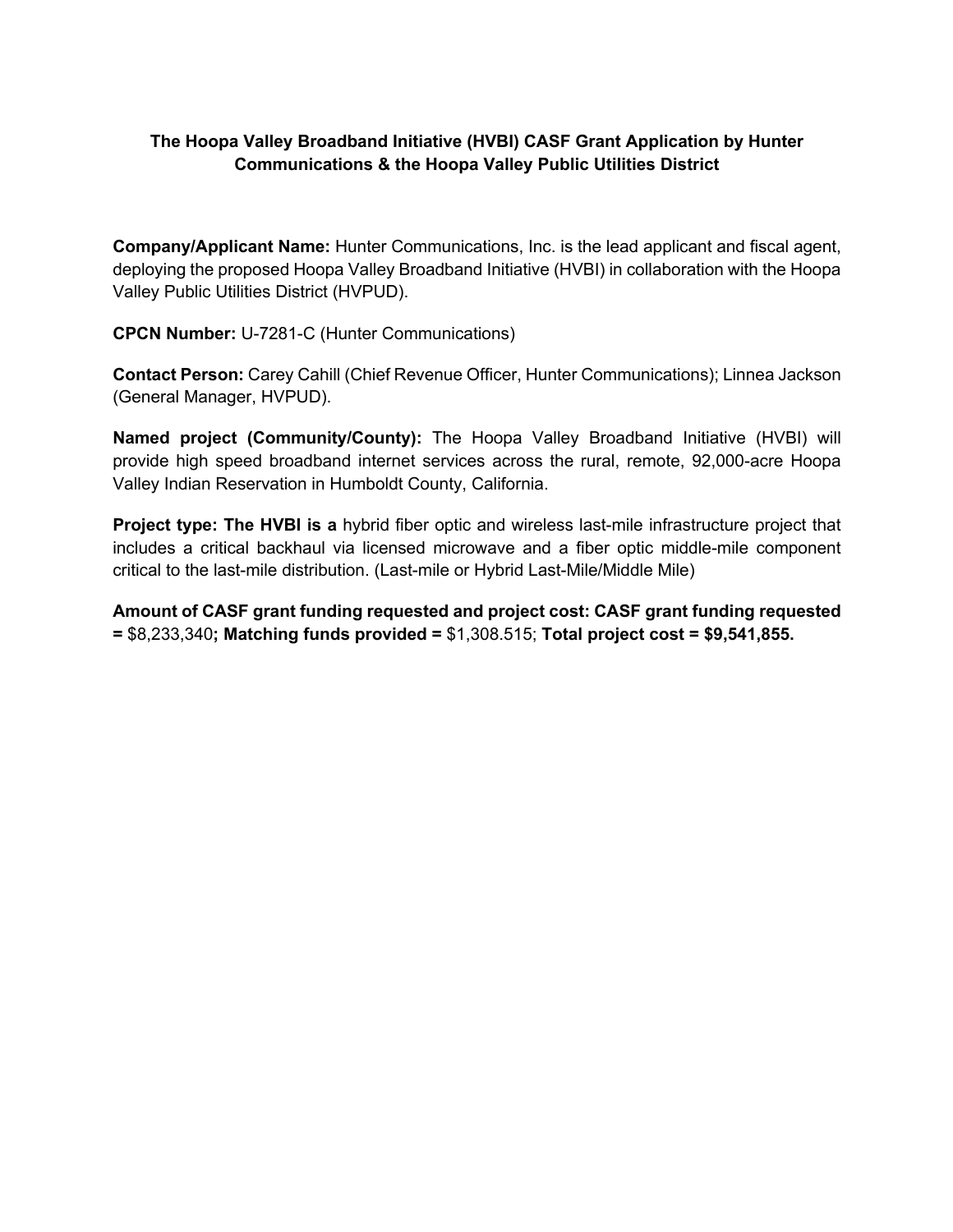## **Map of the proposed project area**



**Number of unserved households with no-service:** 327 **number of underserved households**  with **slow-service** for which the project will provide service: 871. A small local ISP claims to serve some areas of the community, these areas are described as served. However, speed tests of a sampling of the tribal offices show they are under the minimum requirement to be served. As part of the Engineering the extent of the underserved area will be tested and discovered.

**Dial-up funding only?** Not applicable.

**The maximum Mbps downstream and upstream speed currently offered to households**: Velocity is a small WISP based in Weaverville, California. The company provides limited WiFi service to some parts of the Hoopa Valley Indian Reservation. The company is currently only serving approximately 10% of the Reservation, leaving about 90% without coverage. The maximum downstream it claims to offer is 20 Mbps and the upstream is 2 Mbps. However, speed tests conducted in February and March 2020 clearly dispute those claims within the 10% of the area they serve, not including the areas outside their ability to serve.

**Median Household Income (MHI) of the project area:** Per the California Broadband Map, the MHI of the project area is \$23,750 (Census Block Group 1-060239400001); and \$35,221 (Census Block Group 2 - 060239400002).

**The number of businesses** (16)**, anchor institutions** (35) **and public safety locations (**5) **in the project area that will receive new or improved service.**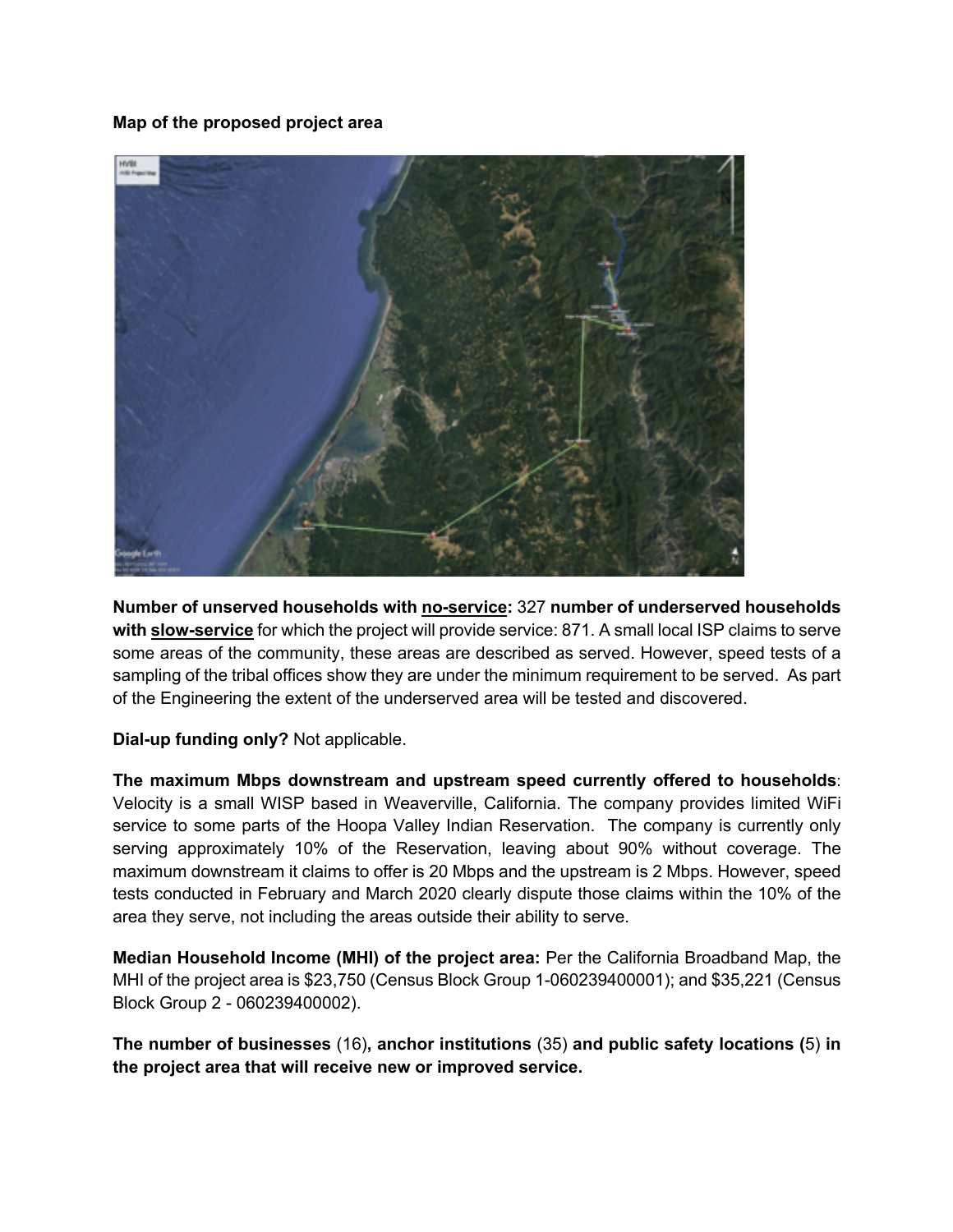**A description of the major infrastructure to be deployed: miles of planned fiber, Central Offices used, number of remote terminals/fiber huts/wireless towers to be built, and if an IRU is used:** With the support of the requested CASF funding and matching funds to be provided, Hunter Communications--in collaboration with the Hoopa Valley Public Utilities District--will deploy the Hoopa Valley Broadband Initiative (HVBI), which will bring reliable, robust and affordable high speed broadband internet to the highly rural, economically depressed homelands of the Hoopa Valley Tribe in Northern California. To provide the proposed services, HVBI will develop and deploy a broadband infrastructure comprising a hybrid fiber optic and wireless infrastructure that together, will provide a critical backhaul via licensed microwave with fiber and wireless distribution.

The HVBI CASF project comprises approximately 16 miles of fiber optic cable to be hung on existing joint-use poles, interconnecting at HWY 96 in Weitchpec and the Hoopa Valley fire house. Included in the 16 miles is the 5 miles that run to the Bald Hills cell tower site, which is a critical aspect to the wireless backhaul. The Hoopa Valley Public Utility District will house all WISP services and operations at a tribal building located at 22 Willow Street, Hoopa, CA 95546. When HVBI construction is complete, this will serve as the network operations center (NOC) for the WISP. Hunter communications currently houses the Central Office (C.O.) at the Hoopa Valley Fire House. This project will interconnect with both the C.O. and the NOC. At this time no IRUs have been negotiated between Hunter, the Hoopa Valley Tribe, the HVPUD or adjacent entities and tribes. This project includes several tower sites already built however has included a single tower replacement for the Water Tank.

**Estimated breakdown of aerial and underground installation:** All aerial on joint-use poles. We do not anticipate any underground installation. However, in the event that any underground installation is required, HVBI will utilize minimally invasive techniques that have been used successfully by similar projects in our region (e.g., Klamath River Broadband Initiative). Details about these minimally invasive techniques are provided in the project description below.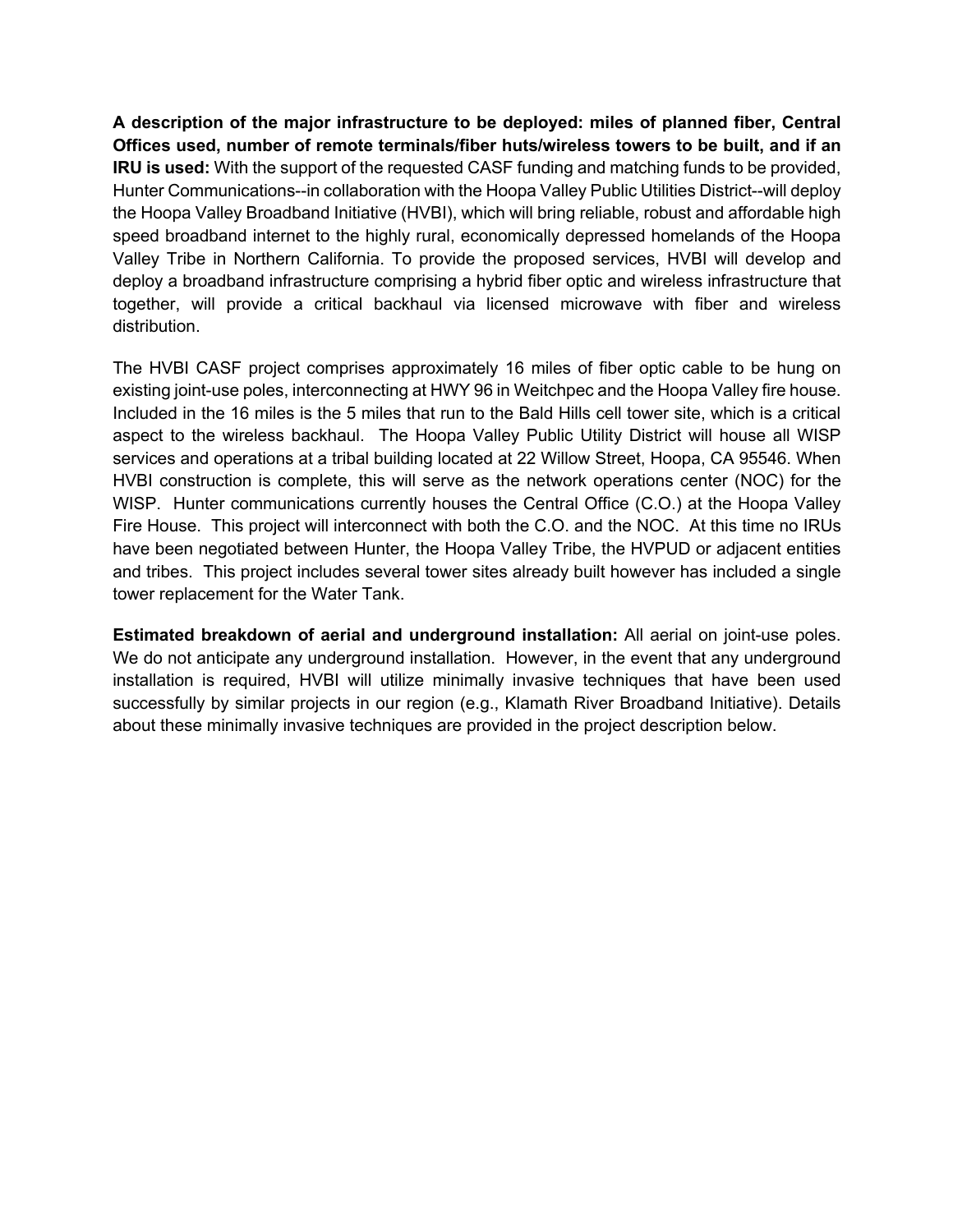| Major equipment expenses (e.g., number of DSLAMs, multiplexers, etc.): |  |
|------------------------------------------------------------------------|--|

| <b>Funding</b><br><b>Source</b> | <b>Funding</b><br><b>Amount</b> | <b>Expense Category</b>            |                                                                                                                      |
|---------------------------------|---------------------------------|------------------------------------|----------------------------------------------------------------------------------------------------------------------|
| <b>CASF Funds</b>               | \$564,521                       | Fiber                              | These are Major equipment<br>Costs found under the Fiber<br><b>Budget Tab identified as</b><br>"Material Sub Totals" |
| <b>CASF Funds</b>               | \$574,320                       | <b>Towers</b>                      | These are Major Tower and<br>equipment Costs directly from<br>the under the Towers Budget<br>Tabs                    |
| <b>CASF Funds</b>               | \$634,203                       | Wireless Backhaul and<br>Last Mile | These are Major equipment<br>Costs directly from the under<br>the Wireless equipment Tab                             |

**Estimated construction timeline:** Once the CASF Ruling approving funding for the proposed Hoopa Valley infrastructure (HVBI) project has been published, we anticipate construction being completed within 24 months. The Wireless component will be fully complete and operational during year one while the fiber component will be fully complete and operational during year two.

## **Description of proposed broadband project plan for which CASF funding is being requested, including the type of technology to be provided in the proposed service areas:**

Hunter Communications (lead applicant and fiscal agent), the Hoopa Valley Public Utilities District (HVPUD) and EnerTribe have partnered on the development and completion of the Hoopa Valley Broadband Initiative (HVBI) that will bring reliable, robust, affordable, high speed internet services to residents, Tribal departments and programs, businesses, anchor institutions and other community stakeholders throughout the Hoopa Valley Indian Reservation.

As noted, HVBI will serve the Hoopa Valley Indian Reservation, which covers more than 92,000 acres of primarily timber and agricultural land in northwestern California. This remote river valley lies 300 miles north of San Francisco, 64 miles northeast of Eureka (CA), and 90 miles south of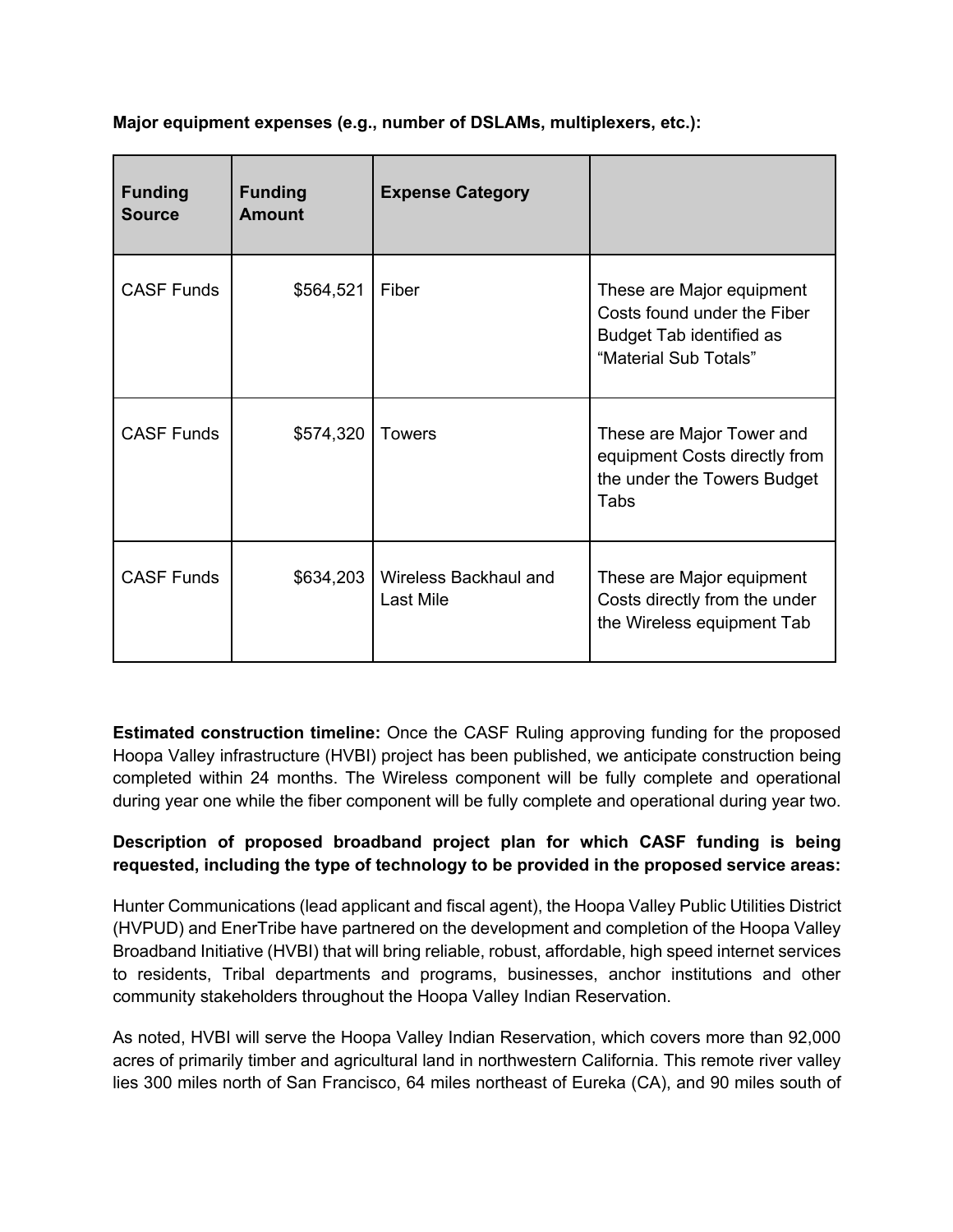the Oregon border. The Reservation is within the Trinity River watershed, the longest tributary of the Klamath River Basin.

The Hoopa Valley Tribe (HVT) governs the jurisdiction of the Hoopa Valley Indian Reservation. As the governing body for residents of the Hoopa Valley, HVT is a complex Tribal organization that provides multi-faceted programs and services through nearly seventy (70) departments/programs; operates several tribal enterprises; and manages an annual budget of at least \$65 million. The Hoopa Valley Tribe is often recognized for leading the way in selfgovernance and self-determination among the nation's more than 500 federally recognized tribes. In fact, in 1990, HVT was one of the first selected to participate in the Self-Governance Demonstration Project and is just one of an estimated ten percent (10%) of tribes in the nation to develop their own Tribal Business Codes. Additionally, HVT was the first California Tribe granted treatment as a state (TAS) under the federal Clean Water Act, and continues to be a leader among Tribal nations in the areas of forestry management and education. These advancements in selfdetermination are rooted in the strong cultural values and heritage of the Hoopa citizens.

Despite such advancements in self-determination, the Hoopa Valley economy continues to struggle with limited access to economic opportunity, and even basic goods and services. Poverty in the Hoopa Valley is pervasive. While 2017 American Community Survey (ACS) data shows the local poverty level as being 42.6%, in reality, about 66.2% of the residents live below the federal poverty level. ACS data shows the Median Household Income of the project area is just \$36,830 (data obtained from the California Broadband Services Map, shown elsewhere in this proposal shows this as even being lower), as compared to \$70,489 for the rest of California. The Tribe has experienced decades of litigation and challenges that stem from failed past federal policies and actions involving land ownership, broadband, water and fishing rights, and tribal authority and jurisdiction.

Efforts to identify and lay the foundation for economic opportunity in this rural, isolated region include development of a five-year Comprehensive Economic Development Strategy (CEDS), plan that was developed with local stakeholder input and identified development of high speed broadband infrastructure as a critical element to improve access to social, educational, healthcare, entrepreneurial and economic opportunities for residents of the Hoopa Valley. The Hoopa Valley Indian Reservation is one of the largest reservations in the State of California. As such, the HVT is striving to be at the forefront of positive change and upgrade its technological capacity building to provide broadband to the entire community for the betterment of Native American people now and for the future.

Hunter Communications and the HVT have spent considerable time, money and resources to address the severe need for high-speed broadband in the valley. The Hoopa Valley Tribe, which is a sovereign nation, understands and acknowledges that it is a critical time for the Tribe to have access to the same resources and modern infrastructure as other areas in California. High speed broadband, just like a natural resource or utility, encompasses many facets of modern life. The lack of broadband for the Tribe, its citizens and subsequent departments has led to significant negative impacts on economics, education, emergency services, health care and well-being of residents of the Reservation. The existing limited options are not sufficient to meet this need. This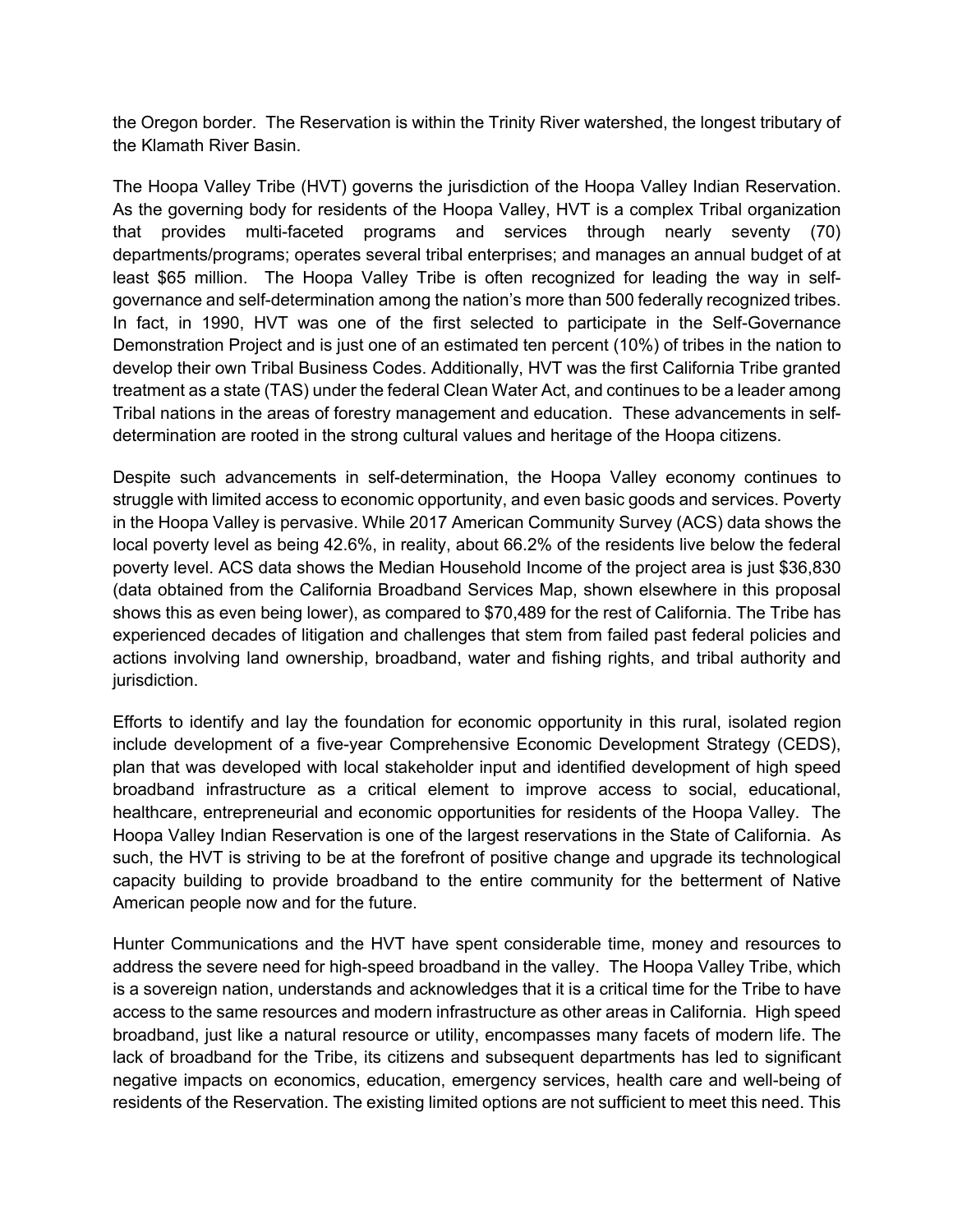has become appallingly evident as current events, including the COVID-19 outbreak, have pushed most of the country to work from home. Sadly, this is simply not an option for our mostly high-poverty residents in the Hoopa Valley, where 90% of homes are without robust high-speed broadband. And although incumbent provider Velocity claims to provide coverage to the Hoopa Valley Reservation (as does HughesNet), we firmly believe that California Broadband Map does not accurately reflect actual internet access and up/down speeds on the Reservation.

Hunter Communications in partnership with the Hoopa Valley Public Utilities District and teams of highly skilled subject matter experts--plans to bring reliable, robust, and affordable high-speed internet to residents of the Hoopa Valley via a wireless and fiber infrastructure deployed across the Hoopa Valleyon the Reservation. Hunter proposes to become the fiber-to-the-home provider in the Hoopa Valley while HVPUD proposes to complement that by providing wireless internet provider services (WISP) to the Valley.

The Hoopa Valley Broadband Initiative (HVBI) will be a critical fiber middle-mile run from the Hoopa Valley to the north along joint-use P G & E poles on HWY 96 into Weitchpec, connecting two current CASF funded projects--the Digital 299 project and the Klamath River Rural Broadband Initiative (**KRRBI**). The primary goal of HVBI is to service the CASF eligible areas on the Reservation. However, in essence, the project is the center pole of an "H" between two state funded projects that also broadens high speed connectivity throughout the region. The project has been designed to require little to no impact from an environmental and permitting standpoint by using existing infrastructure for all of the project components. Given the high probability of fire in Northern California, route diversity is required to sustain a safe and reliable network. In addition to the critical fiber middle-mile component, Hunter and the Hoopa Valley Tribe would like to acquire a wireless point-to-point backhaul to the coast from the Roads Department as part of the project. This wireless backhaul, has the capability of supporting a 1GBps licensed microwave connection to AT&T or Sudden Link on the coast, giving the project and the Hoopa Valley route diversity and an immediate means to deploy the wireless portions of the project and light up the existing fiber lines that run between Tribal entities. By means of a point-to-point and point-tomultipoint wireless network the Hoopa Valley tribe will solve a dire problem on the reservation. In addition, this project will provide services to the more than 3,000 local residents, plus more than 70 Tribal departments and programs, HVBI will serve the following community anchor institutions and businesses in the Hoopa Valley (A = anchor institutions; B = businesses; and S = safety/medical facilities).

When complete, HVBI will result in construction of a critical fiber middle-mile run from the Hoopa Valley (starting at Hostler Field Housing which is managed by the Hoopa Valley Housing Authority, which is on a portion of Lot 313, Hostler Field) and then will run along existing joint-use poles north along HWY 96 into Weitchpec, connecting two current CASF-funded projects. As noted, these projects include Digital 299 and the Klamath River Rural Broadband Initiative (**KRRBI**).

For all CASF eligible areas within the Hoopa Valley we will deploy fiber-to-the-home (FTTH) to ensure the highest quality services once the project is complete. Once the Digital 299 and the KRRBI projects are complete, the HVBI will be able to interconnect with providers seeking route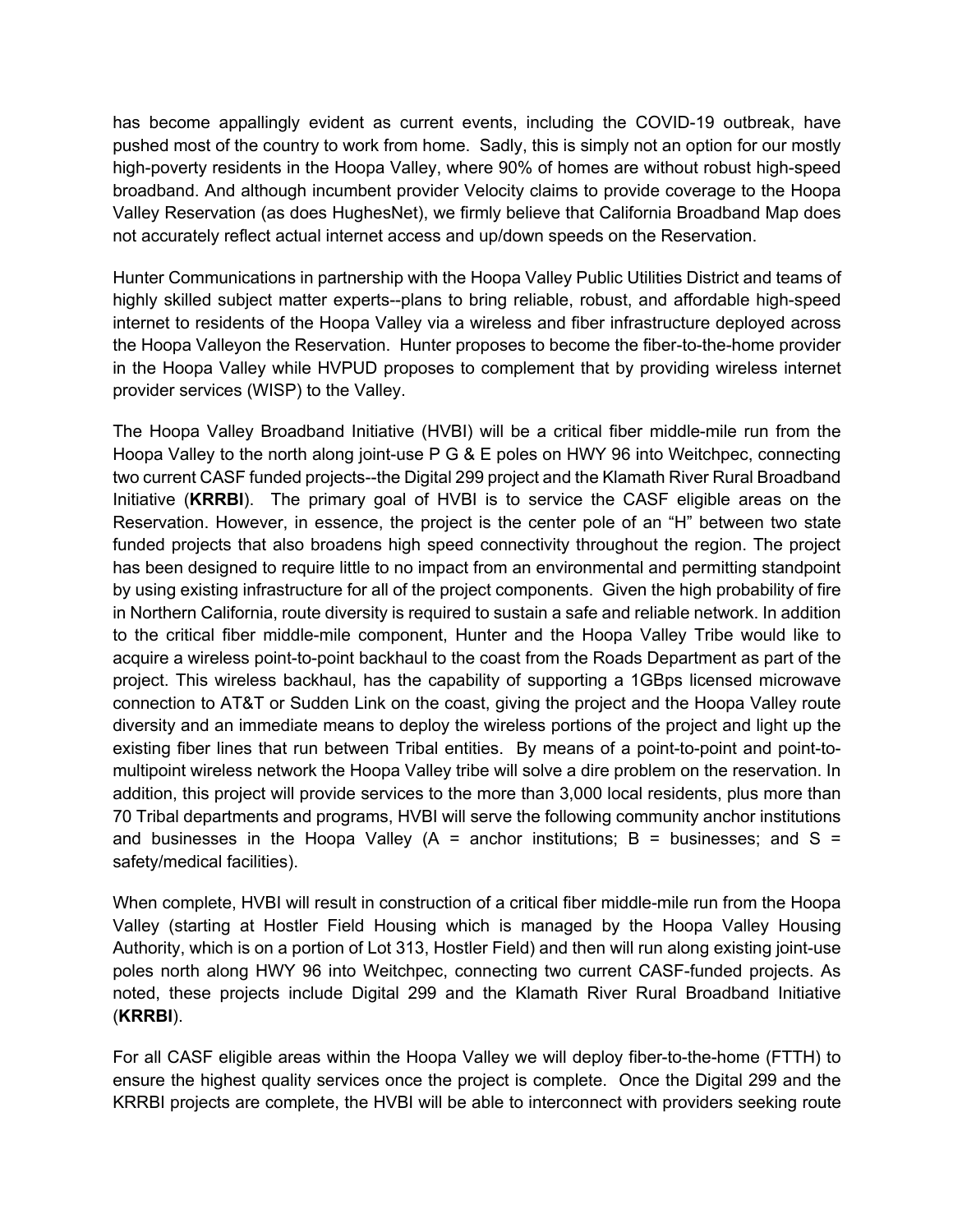diversity and in some cases redundancy. This will also support 500+MBp - 1GBps speeds to the home and businesses throughout the Hoopa Valley.

**Download and upload speed capabilities of proposed facilities:** HVBI will offer customers download speeds ranging 10 mbps to 25 mbps for wireless and upload speeds of up to 2.5 mbps for wireless. Once the fiber component becomes available, those download speeds will range from 100 mbps to 1,000 mbps and upload speeds will range from 25 mbps to 50 mbps.

**CEQA Review:** As fully described in Application Item 8.18, based on our extensive analysis and discussions with Hoopa Valley Tribal legal experts, we fully anticipate that the HVBI will be exempt from CEQA. This is because much of the proposed construction will take place on Tribal lands and utilize existing infrastructure that is located on land that has previously been disturbed. For example, fiber middle-mile, wireless backhaul, core wireless network and tower site upgrades are being deployed using existing infrastructure located on previously disturbed tribal lands. In the cases where upgrades are required (e.g., at any tower sites) these will be a "swap and replace" for gear within the existing fence line and does not require additional ground disturbance. In regard to the middle-mile fiber run to Weitchpec and the fiber run to the Bald Hills Cell site, we expect minimal pole replacements due to make-ready and loading issues. In any case, the project is expected to meet or even exceed CEQA requirements to qualify for exempt status. Should this not be the case, the project deployment schedule will be modified as appropriate while still meeting the 24-month construction timeline.

**Identification of the leveraging of existing available facilities:** To maximize impact, reduce costs and increase efficiencies, the Hoopa Valley Broadband Initiative will leverage existing infrastructure and facilities such as towers, poles and builds requiring no ground disturbance. This infrastructure consists of five-Tribal-owned towers and three leased towers that together provide a backbone to the coast. However, these towers have no direct internet access (DIA) or feed- **leaving the backbone essentially unconnected to the outside world.** The towers include: the Roads Tower, the Water Tank Tower, the Radio Station Tower, the Bald Hill Cell Phone Tower, and the Sugar Pine Mountain Tower. This infrastructure is available for HVBI use in bringing affordable, high speed internet services to the Reservation. Each tower, other than Sugar Pine, can be used for Point/Multipoint WiFi connectivity, which will be provided, once HVBI construction is complete.

Additionally, HVBI will leverage the infrastructure of nearby Tribal and non-Tribal broadband initiatives such as the Klamath River Rural Broadband Initiative (KRRBI) and Digital 299. With the support of CASF funding, HVBI will interconnect with these two congruent CASF funded projects to the north and south of the Hoopa Valley Reservation. As such, HVBI will have both direct internet access and redundant pathways to the internet. Additional details about how all existing infrastructure will be leveraged is provided in Application Item 8.3. Please cross-reference.

**Statement of whether the applicant is disputing the BroadBand Map depiction of served status:** Hunter Communications and the Hoopa Valley Public Utilities District are disputing the Broadband Maps depiction of under served and served status for the project area.